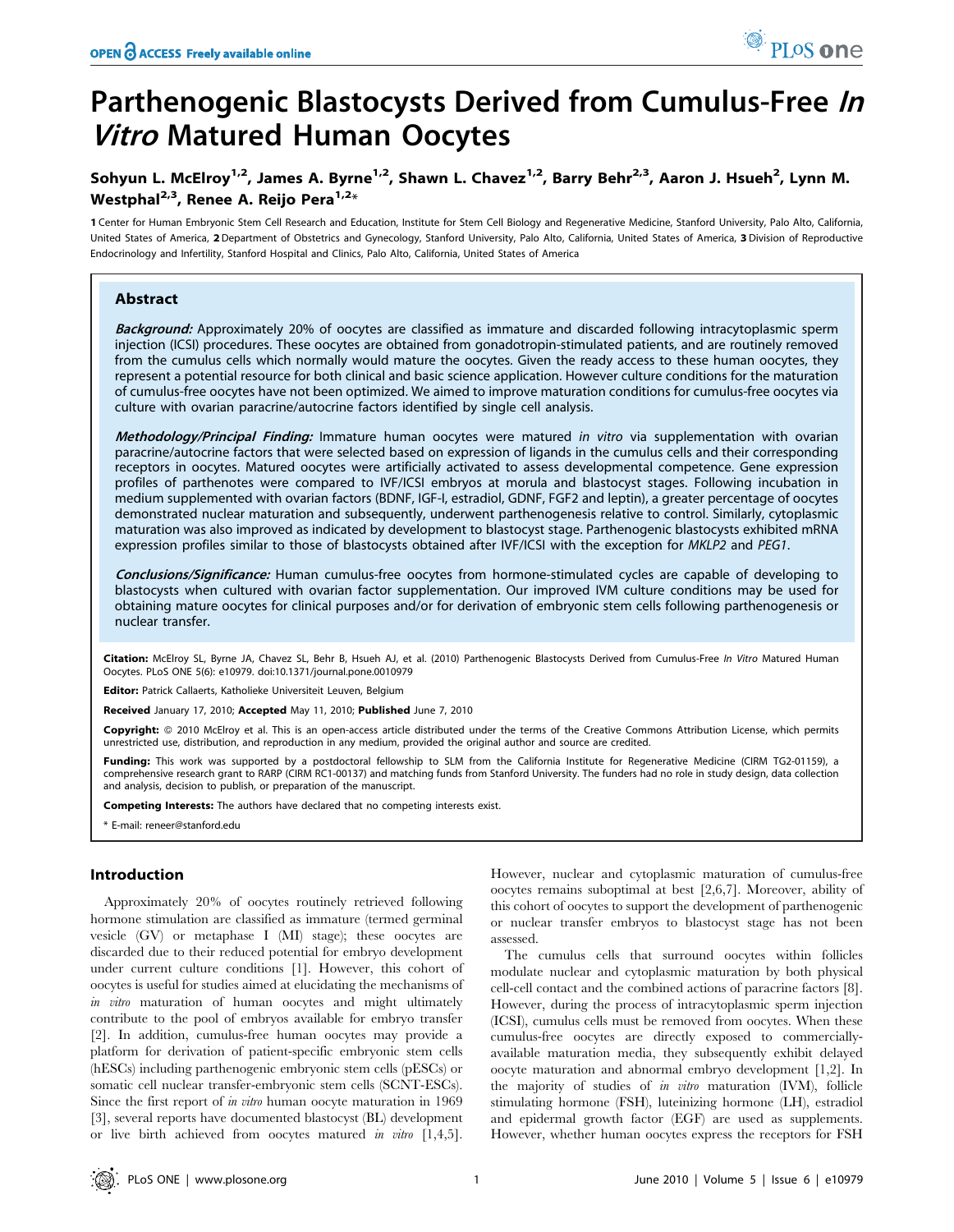and LH is controversial [9,10], and it is known that EGF affects oocyte maturation through the EGF receptor (EGFR), which is expressed by cumulus cells rather than the oocyte [11]. As outlined below, we used a microfluidic quantitative PCR (qPCR) system to elucidate the gene expression profiles of individual human oocytes and small numbers of cumulus cells using a combination of a large number of samples and targets [12], and then extended our studies via the use of parthenogenesis, in conjunction with gene expression profiling, as a functional assay of cytoplasmic maturation of oocytes.

Parthenogenesis in vitro is accomplished by artificial activation without sperm contribution [2]. In vivo, mammalian parthenotes are not able to develop to term due to aberrant, uniparental imprinting and consequent developmental abnormalities [13,14]. Parthenogenesis, which can be induced *in vitro* by various electric, mechanical or chemical stimulations, is a valuable functional assay of oocyte developmental competence [15]. Also, pESC lines, that carry isogenic genome information from the oocyte donors, can be derived and may represent a potential alternative source of stem cells for basic scientific studies as well as novel therapeutic application. Although human pESCs have been derived from different oocyte sources such as donated mature or cryopreserved oocytes [16,17], in vitro-matured oocytes present a potentiallyabundant source for production of parthenogenic blastocysts.

Here, we report improved methods for in vitro maturation of cumulus-free human oocytes by supplemented culture media with ovarian paracrine/autocrine growth factors that were selected on the basis of gene expression profiles of single human oocytes and associated cumulus cells. Then we tested functionality of oocytes matured in vitro by assessing the ability to develop to the blastocyst stage, and by comparing the gene expression profiles of parthenogenic embryos and those obtained from IVF/ICSI.

## Results

## Expression of genes for paracrine/autocrine ligands and their cognate receptors in oocytes and cumulus cells

In order to improve culture conditions for maturation of cumulus-free oocytes in vitro, we began by assaying the expression of 15 growth factors (BDNF, IGF-I, estradiol, GDNF, leptin, FGF1, FGF2, GM-CSF, EGF, TGF- $\alpha$ , TGF- $\beta$ 1;2;3, and ET-1;2) and 27 of their cognate receptors that have been shown to regulate oocyte maturation. Selection was based on published literature deposited in two online databases (http://ovary.stanford.edu/ and http://receptome.stanford.edu/HPMR/) [18,19]. Four different stages of oocytes, striped of their zona pellucida (ZP), were assayed: 1) GV (germinal vesicle), 2) MI (metaphase I), 3) MII (spontaneously matured metaphase II before IVM) and 4) IVM-MII *(in vitro* matured metaphase II). We confirmed the purity of ZP-free oocytes and cumulus cell samples based on the exclusive expression of known oocyte-specific and cumulus cell-specific genes. As expected, expression of the genes NLRP5, GDF9 and ZP1 was limited to oocytes, while expression of the genes CD14, FSHR and LHR, was limited to cumulus cells (Figure 1).

We examined expression of a set of candidate receptors and ligands in oocytes and cumulus cells, respectively (Figure 2A, 2B and S1). Among the growth factors, expression of mRNA of genes that encode for GDNF, FGF2, GM-CSF and TGF- $\beta$ 1 was significantly higher in cumulus cells than in oocytes. Conversely, the majority of receptors were detected at the mRNA level in oocytes with the exception for FGFR3, CSF2R $\beta$ , EGFR and TGF- $\beta R2$ . Among the receptors, expression of mRNA of genes that encode for NTRK2, NGFRAP1, ESR1 and EDNRA was higher in cumulus cells, while oocytes had significantly higher expression of mRNA of genes that encode for IGF1R, ESR2 and TGF-βR3.





Figure 1. Expressions of oocyte-specific or cumulus cell-specific genes. Values are the means of different stages of oocytes including GV  $(N = 10)$ , MI  $(N = 8)$ , MII  $(N = 9)$ , IVM-MII  $(N = 10)$  and cumulus cells  $(N = 5)$ . Error bars represent standard deviation (SD). CNRQ: calculated normalized relative quantity. \*: Not detected in all samples.  $a,b$  or  $c,d$ : Values were significantly different (P<0.05). doi:10.1371/journal.pone.0010979.g001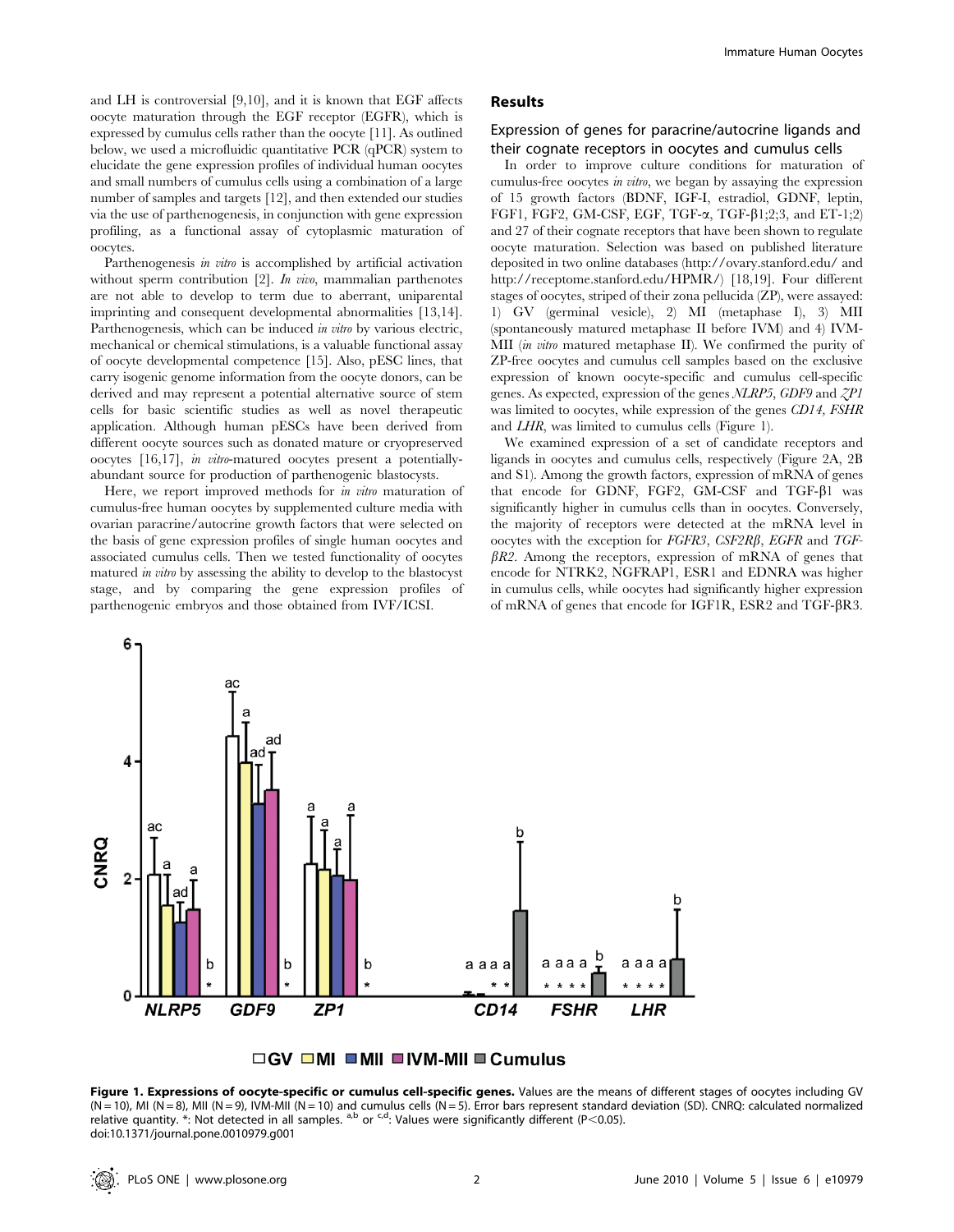

Figure 2. Expressions of ovarian paracrine/autocrine factors and their cognate receptors selected for supplementation in in vitro maturation media. (A) Ovarian paracrine/autocrine ligands, (B) their cognate receptors, and (C) schematic representation of gene expressions. Values are the means of different stages of oocytes including GV (N = 10), MI (N = 8), MII (N = 9), IVM-MII (N = 10) and cumulus cells (N = 5). Error bars represent standard deviation (SD). CNRQ = calculated normalized relative quantity. \*: No detected in all samples. <sup>a,b</sup> or <sup>c,d</sup>: Values were significantly different (P<0.05), underline: low expression level,  $\#$ : adopted from Hillier et al. [46]. doi:10.1371/journal.pone.0010979.g002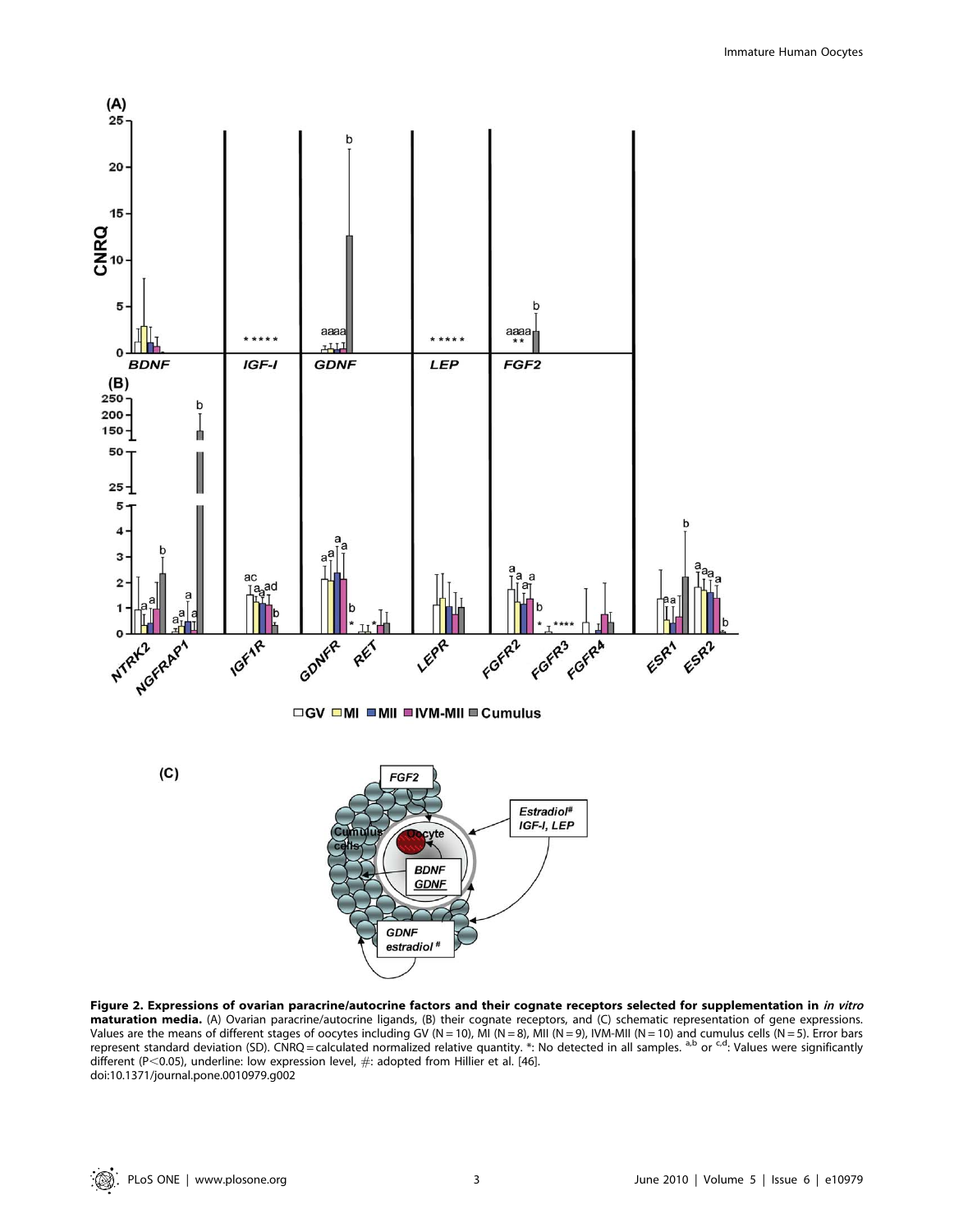There were a few genes that were detected exclusively in only cumulus cells  $(CSF2R\beta$  and  $EGFR$ ) or oocytes (GDNFR, FGF2R). We observed that even though the expression of the ligand, *BDNF* was low in cumulus cells compared to oocytes, its receptors, NTRK2 and NGFRAP1 were expressed in both oocytes and cumulus cells. In particular, NGFRAP1 was expressed more than 350 fold higher in cumulus cells than in oocytes. We also noted that mRNA of only two genes (IGF-I and leptin) was not expressed at detectable levels in either compartment, oocytes or cumulus cells. However, mRNA corresponding to their receptors, IGF1R and LEPR, was expressed in both oocytes and cumulus cells.

Six ovarian factors (BDNF, IGF-I, estradiol, GDNF, leptin and FGF2) were further studied based upon the expression of their receptors in oocytes and cumulus cells described above, as well as the availability of growth factor concentration information from previous animal model studies [1,20,21,22,23]. We derived a protocol for paracrine/autocrine supplementation for in vitro maturation of cumulus-free oocytes that includes supplementation with BDNF, IGF-I, GDNF, leptin, FGF2 and estradiol as shown in Figure 2C.

# Effect of ovarian paracrine/autocrine supplement on oocyte nuclear maturation

To test whether culture supplementation to promote nuclear maturation, we assessed the polar body extrusion after culture of immature GV and MI oocytes in three different maturation conditions: 1) Commercial human oocyte maturation medium (Sage), 2) IVM-medium, and 3) IVM-medium supplemented with selected ovarian factors as described above and in Materials and Methods. As shown in Table 1, as expected, nuclear maturation of GV oocytes was less efficient than MI oocytes. Among the GV oocytes, 50–68% of oocytes extruded a first polar body within 48 h in the three different media. Significant differences were not observed with the GV oocyte nuclear maturation between any of the three media. In contrast, nuclear maturation of MI oocytes was much more efficient with values ranging from 75 to 94% in the three different media. The supplementation of MI oocytes in IVM-medium with ovarian factors demonstrated significantly

Table 1. Nuclear maturation of cumulus-free human oocytes in vitro from hormone-stimulated cycle.

|    | Oocytes Culture media No. of oocytes |    | Nuclear maturation rate (%) |                        |  |
|----|--------------------------------------|----|-----------------------------|------------------------|--|
|    |                                      |    | 24 h                        | 48 h                   |  |
| GV | Sage                                 | 45 | 22 (48.9)                   | 31 (68.9)              |  |
|    | IVM-medium                           | 46 | 19 (41.3)                   | 23 (50.0)              |  |
|    | Supplement                           | 98 | 45 (45.9)                   | 53 (54.1)              |  |
| MI | Sage                                 | 42 | 37 (88.1)                   | 37 (88.1)              |  |
|    | IVM-medium                           | 29 | 21 $(72.4)^a$               | 22 $(75.9)^a$          |  |
|    | Supplement                           | 51 | 48 (94.1) <sup>b</sup>      | 48 (94.1) <sup>b</sup> |  |

Sage: commercial IVM medium supplemented with 10% SPS, FSH, hCG and estradiol.

IVM-medium: IVM-medium supplemented with 10% SPS.

Supplement: IVM-medium supplemented with 10% SPS, BDNF, estradiol, IGF-I,

GDNF, FGF2, leptin.

GV: germinal vesicle stage.

MI: metaphase I stage.

Nuclear maturation: the presence of a first polar body.

a,bWithin columns, values with different superscripts were significantly different  $(P<0.05)$ .

doi:10.1371/journal.pone.0010979.t001

higher rates of extruding a first polar body (94%) relative to media without supplementation (75%) (Table 1).

# Functional analysis of ovarian paracrine/autocrine supplement via assessment of parthenote development

We used parthenogenic development as a functional assay of cytoplasmic maturation. Following chemical activation of oocytes matured in vitro, we monitored cleavage and development of the parthenotes daily. We observed that following activation, culture in both Sage and IVM-supplementation media demonstrated significantly higher cleavage rates (87.2% and 82.3%, respectively) compared to IVM-medium alone (55.6%). Most notably, however, parthenogenic blastocysts were only produced from embryos cultured with supplementation and not with Sage or IVM-medium alone (Table 2 and Figure S2).

# Gene expression profiling of human parthenotes

A total of 67 genes, from 10 functional categories related to embryo development were selected for analysis of parthenogenic and IVF/ICSI embryos. The categories included RNA pathway (5 genes), zygotic activation (4 genes), histone modification (10 genes), DNA methylation (6 genes), imprinting (6 genes), miRNA biogenesis (4 genes), pluripotency (3 genes), growth factor receptors (20 genes), maternal factors (4 genes) and cytokinesis (5 genes). These genes were selected for analysis of parthenogenic and IVF/ICSI embryos at the morula and blastocyst stage based primarily on published reports from non-human model systems (Figure 3, 4A, 4B and Table S2). In our data analysis, we observed 97% similarity in mRNA expression between parthenotes and IVF/ICSI embryos at the blastocyst stage (Figure 3 and 4B), with reduced similarity at the morula stage (83.6%, Figure 3 and 4A). More specifically, only the mRNAs of genes that encode for MKLP2 and PEG1 were expressed at lower levels in parthenogenic blastocysts in comparison to IVF/ICSI blastocysts (Figure 4B). Genes that encode for DNMT3A and MEG3 were expressed only in parthenotes but not in IVF/ICSI at the morula stage. Parthenogenic morula also had significantly higher expression levels of the mRNAs for DNMT3B, PEG1, DICER, NLRP5, NTRK2, NTRK3, CPEB1, CCNA1 and EIF1AX (Figure 4A).

# Discussion

In this study, we first used a microfluidic quantitative PCR system to elucidate the gene expression profiles of single human oocytes and small groups of cumulus cells and subsequently improved upon in vitro maturation of cumulus-free oocytes to obtain parthenogenic blastocysts. We also observed that parthenotes from in vitro matured oocytes have similar mRNA expression levels of the majority of studied genes compared to IVF/ICSI embryos at the blastocyst stage.

Analysis of gene expression in single human oocytes and small groups of cumulus cells revealed notable similarities and differences from previous reports including human and model organisms. FSH, LH, estradiol and EGF are commonly used to promote maturation of cumulus-enclosed oocytes. According to the mRNA expression analysis in our study, there is negligible expression of the receptors for FSH, LH and EGF in human oocytes. This is consistent with a recent animal study [9] but contradictory to a previous report showing FSHR and LHR mRNA expression in mouse oocytes and pre-implantation embryos [10]. Furthermore, parthenote development in Sage medium with hormone supplementation did not improve late stage (further than 8-cells) embryo development compared to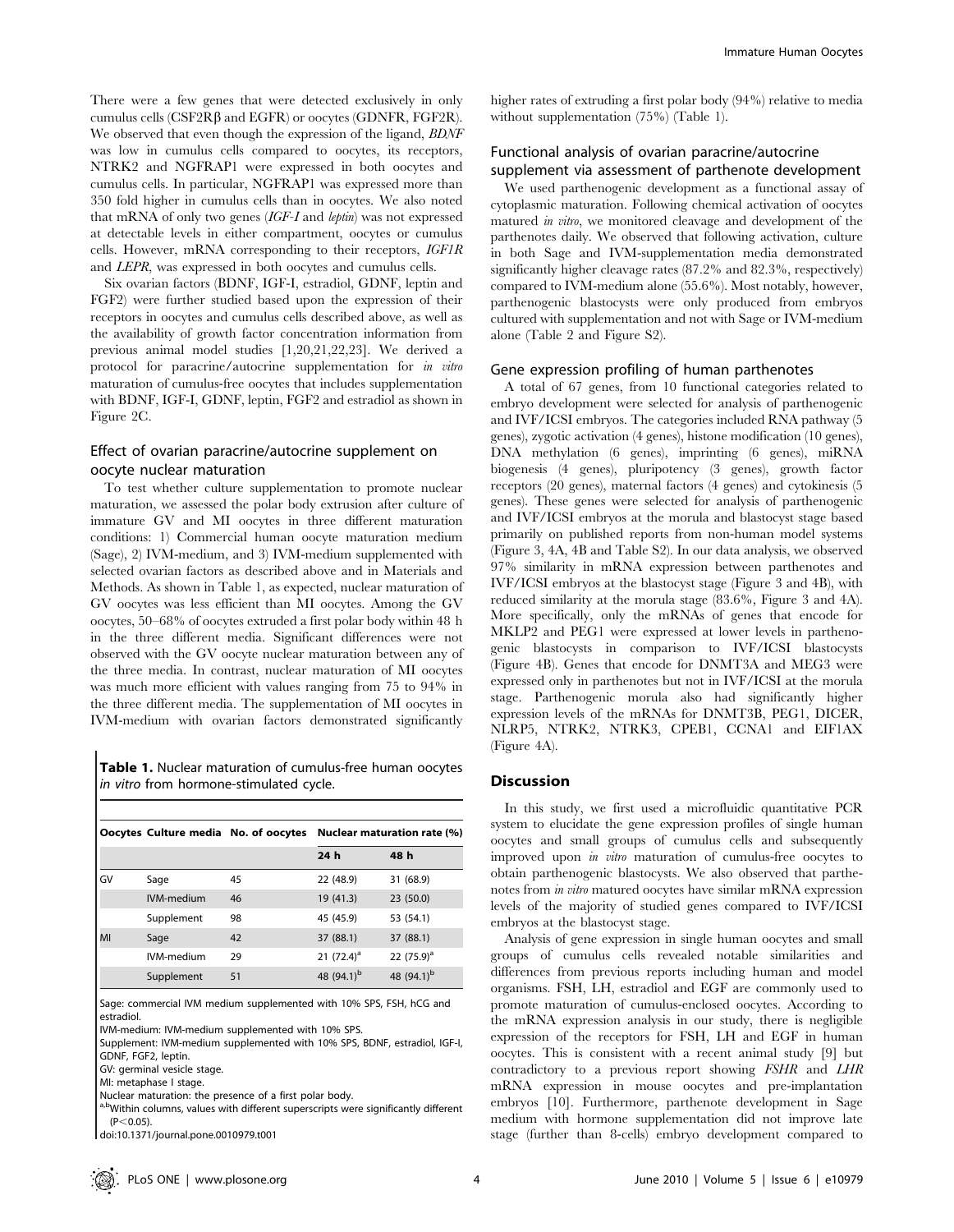|  |  |  | <b>Table 2.</b> Embryo development after parthenogenetic activation of human oocytes matured <i>in vitro</i> . |
|--|--|--|----------------------------------------------------------------------------------------------------------------|
|--|--|--|----------------------------------------------------------------------------------------------------------------|

| IVM media  | <b>Total oocytes</b> | Activated (%) <sup>*</sup> | 2-cell $(%)^*$ | 8-cell (%)** | Blastocysts (%)** |
|------------|----------------------|----------------------------|----------------|--------------|-------------------|
| Sage       | 66                   | 47(71.1)                   | 41 $(87.2)^b$  | 4(9.8)       |                   |
| IVM-medium | 44                   | 36 (81.8)                  | 20 $(55.6)^a$  | 3(15.0)      |                   |
| Supplement |                      | 62 (80.5)                  | 51 $(82.3)^b$  | 7(13.7)      | 3(5.9)            |

Sage: commercial IVM medium supplemented with FSH, hCG and estradiol.

IVM-medium: IVM-medium supplemented with 10% SPS.

Supplement: IVM-medium supplemented with BDNF, estradiol, IGF-I, GDNF, FGF2, leptin.

\*Percentage from activated oocytes.

\*\*Percentage from cleaved embryos.

a,bWithin columns, values with different superscripts were significantly different (P<0.05).

doi:10.1371/journal.pone.0010979.t002

IVM-medium alone. Our gene expression and embryo development data suggest that FSH and LH may not affect oocyte nuclear and cytoplasmic maturation directly. In contrast, both ESR1 and ESR2, the receptors for estradiol, were detected in oocytes as well as cumulus cells in our study, suggesting a role for estradiol in oocyte maturation [24]. Therefore, the higher cleavage rate in Sage medium compared to IVM-medium alone is most likely due to the estradiol supplementation in Sage medium.

Both animal and human studies have demonstrated the important roles of neurotrophins (BDNF, NTF3 and NTF4) in oocyte maturation mediated by their receptors (NTRK1–3 and NGFRAP1) [20,25]. We observed expression of BDNF mRNA and its receptors (NTRK2 and NGFRAP1) in both oocytes and cumulus cells. The higher expression of NGFRAP1 in cumulus cells suggests that BDNF may have a role in cumulus cell functions. It is important to note that the probe for NTRK2 in our study detected both the full length as well as the truncated forms of NTRK2. We suspect that the NTRK2 mRNA expression observed in the present study is the truncated form, since the full length form was not detected in either human oocytes or cumulus cells previously [26]. Interestingly, NGFRAP1 was detected in oocytes in our study but not in the previous study [26]. This may reflect the greater sensitivity of our microfluidic qPCR system over other traditional qPCR systems. Also, the previous study was conducted with cumulus-oocyte-complexes from small antral follicles without hormone stimulation, which may dramatically change the mRNA expression profiles compared to those undergoing hormone stimulation.

Expression of the mRNA encode for Glial cell line-Derived Neurotrophic Factor (GDNF) was detected in cumulus cells as shown previously [22] as well as oocytes in our study. GDNF is secreted by cumulus, granulosa, and theca cells as an ovarian factor stimulated by the preovulatory LH surge [22], and induces oocyte maturation and embryo developmental competence [27] by GDNFR and rearranged during transformation (RET). Based on the findings that GDNFR is only expressed in oocytes, and a low level of RET expression was detected in both oocytes and cumulus cells, our data suggest that GDNF might increase oocyte maturation by both a paracrine and autocrine manner in humans.

At the mRNA level, FGF2 was highly expressed in cumulus cells, while its receptor FGF2R was highly expressed in oocytes in our study. FGF2 and its receptors have been shown to be expressed at the protein level by both oocytes and granulosa cells up to secondary follicles [28], but the expression patterns in antral follicles have not been studied to date. Based on our gene expression data, FGF2 could affect oocyte maturation in a paracrine manner via the cumulus cells. This notion is supported by a previous study showing a higher concentration of FGF2 in follicular fluid compared to serum [29] and suggests that FGF2 production from the ovary has pivotal functions during follicle development and oocyte maturation.

Two parthenogenic blastocysts were produced from in vitro matured GV oocytes from hormone-stimulated cycles in our study. This is a proof of principle to demonstrate that immature oocytes are able to achieve the developmental competence with selected ovarian factors in vitro. In spite of ovarian factor supplementation, nuclear maturation of GV oocytes was not improved compared to MI stage oocytes. It may be due to the fact that the majority GV oocytes might be collected from pre-antral follicles which are not able to resume meiosis [30]. However, detailed protein expression of individual ovarian factors and their receptors in oocytes need to be further studied in order to elucidate the factors that may affect oocytes in specific maturation stages.

Once we had optimized the in vitro maturation of oocytes, we were able to obtain parthenogenic morulas and blastocysts in culture. It is noteworthy that this is the first study to show the gene expression profiles of human parthenogenic embryos at any stage. Overall, parthenotes have similar mRNA expression levels as IVF/ICSI embryos at the blastocyst stages (Figure 3 and 4B). The altered expression patterns of Cyclin A1 (CCNA1) in parthenotes changed from high (in morula) to low (in BLs) compared to IVF/ ICSI embryos, which may due to it inefficient zygote genomic activation [31]. The altered expression of CCNA1 is similar to the expression of EIF1AX, another marker for zygotic genomic activation in our study as well as in a previous animal study [32]. However, we cannot suspect any abnormal effect on parthenotes due to the aberrant expression of CCNA1 since the protein is not expressed at the blastocyst stage [33], and its cell cycle regulation role is limited in meiotic cells [34]. Higher expression of cytoplasmic polyadenylation element-binding protein 1 (CPEB1) in parthenotes compared to normal embryos may increase cell cycle arrest and cellular senescence by inducing p53 translation [35]. This may cause lower cell number and higher apoptosis in parthenotes compared to normal embryos [14].

The mRNA expression pattern of growth factor receptors in parthenotes were different compared to normal embryos, suggesting that growth factors supplemented in oocyte/embryo culture media may alter the expression of their receptors [36]. Interestingly, BDNF improves pregnancy rates by increasing trophoblast cell growth and survival via its receptor NTRK2 expressed by the trophectoderm of blastocysts [37]. The effect of higher expression of  $\overline{NTRK2}$  and  $\overline{NTRK3}$  mRNA in parthenotes need to be further studied.

Aberrant imprinting is the major cause of embryo lethality of parthenogenic embryos. In our study, morula stage parthenotes exhibited high expression levels of MEG3 and PEG1. Maternally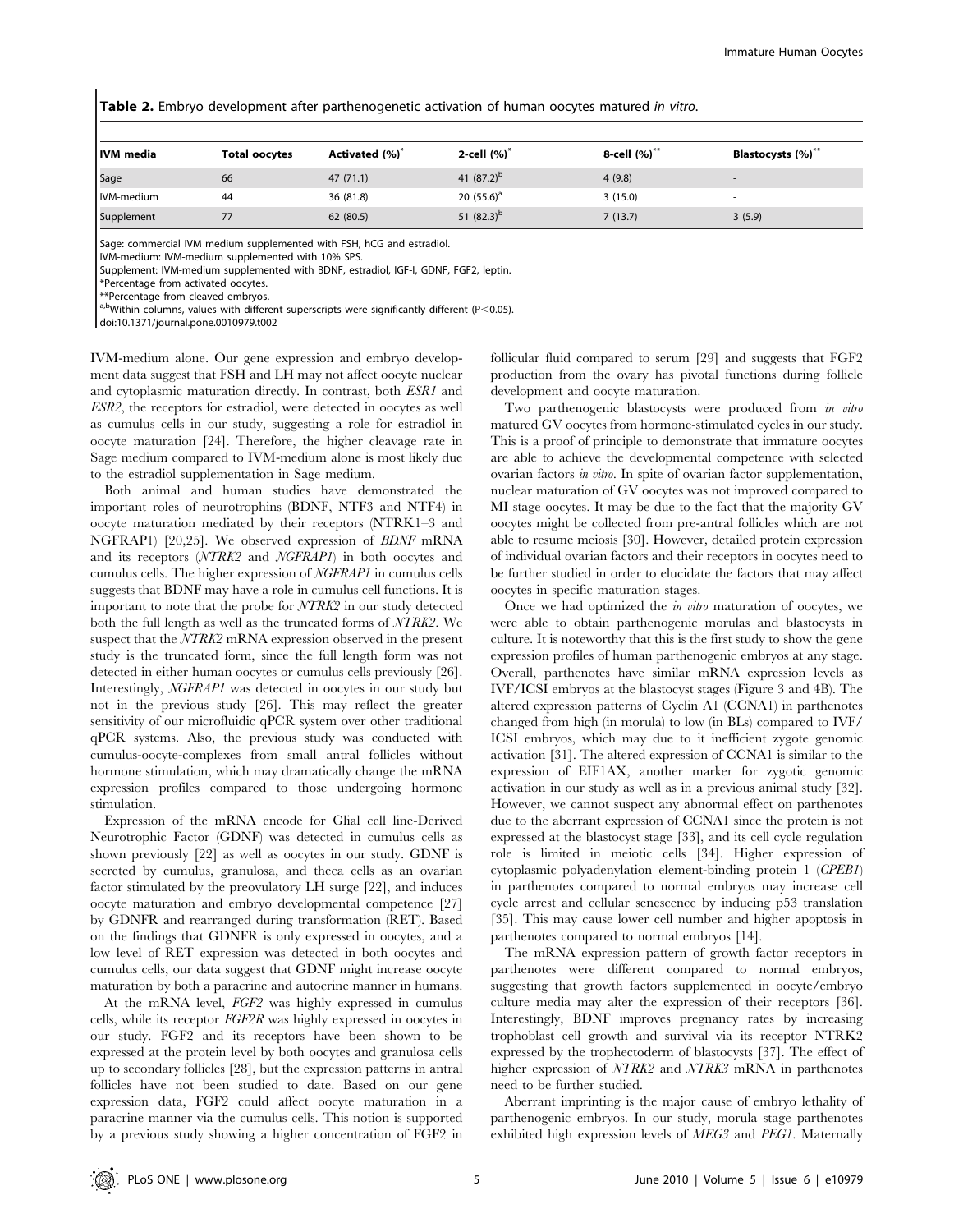

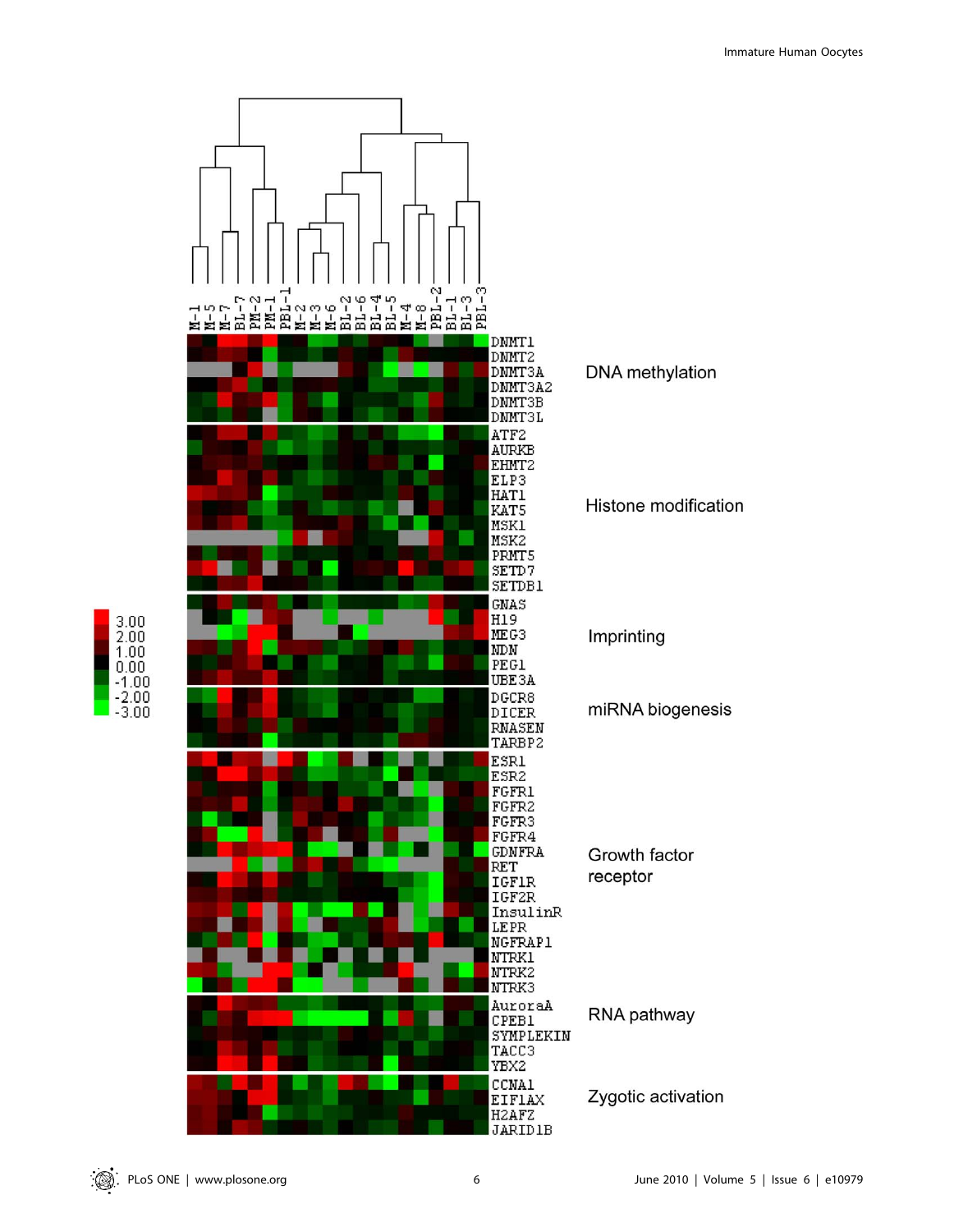#### Figure 3. Treeview display of cluster analysis of gene expression of all morulas and blastocysts from parthenogenesis and IVF/ICSI. PM = parthenogenic morula, PBL = parthenogenic blastocyst. doi:10.1371/journal.pone.0010979.g003

expressed MEG3 is regulated by a intergenic differentially methylated region in human gametes and embryos [38]. A possible explanation for this finding is that residual mRNA expression from oocytes was still present in morula stage parthenotes and/or chemical activation induced the aberrant expression of certain genes in parthenotes. Paternally expressed PEG1 exhibited significantly higher levels in parthenotes at the morula stage and dramatically decreased at the blastocyst stage. The high expression levels of two genes (DNMT3A and DNMT3B) related to DNA methylation in our study is also consistent with a mouse study showing the elevated methylation in parthenotes compared to IVF/ICSI embryos [39]. Analogous to CCNA1 and EIF1AX discussed above, the higher expression of de novo methyltransferase, DNMT3B, in parthenotes may be due to the altered zygotic activation since DNMT3B expression has been shown to be originated from embryo [40]. The regulation of epigenetic modifications in human pre-implantation embryos needs to be explored in further depth in order to understand the underlying molecular mechanisms behind early human development as well as the low efficiency of parthenogenesis and SCNT.

In our study, cleaved day 3 parthenotes were used to establish pESCs from single blastomeres using derivation methods as previously described [41]. Of the blastomeres isolated, approximately 21% (8 out of 38) divided once, but no blastocele could be detected in arrested parthenotes. Only blastomeres from nonarrested 8-cell stage parthenote formed blastoceles and proliferated (data not shown). From the 8 blastomeres isolated from an 8 cell parthenote, 3 blastomeres divided, which suggested that those 3 blastomeres are the most viable from the original 8-cell parthenote. This interpretation is supported by a previous study showing that the blastomeres from arrested human embryos still divided in vitro when isolated from the original embryos [42]. The results indicate the potential for individual blastomere growth and development from parthenotes obtained from *in vitro* maturation in spite of the fact that we did not derive a pESC line at this time. It would be useful to compare the potential of day 2 parthenotes which are more abundant since an ESC line was recently derived from 4-cell blastomeres [43].

In conclusion, cumulus-free human oocytes from hormonestimulated cycles can be matured in vitro with the supplementation of ovarian paracrine/autocrine factors to achieve embryo developmental competence to blastocysts. Also, parthenogenic blatocysts from IVM oocytes exhibit similar gene expression profiles of selected genes compared to IVF/ICSI. Parthenogenesis is one of key steps towards successful human SCNT. Our improved IVM culture conditions may be used for supplying mature oocytes for regenerative medicine, including pESC and SCNT-ESC derivation.

#### Materials and Methods

#### Sample collection

Oocytes, cumulus cells and frozen embryos were collected from Stanford Fertility and Reproductive Medicine Center after approval by the Stanford Institutional Review Board (IRB); all samples were obtained with written informed consent from all participants involved in the study. Patients who had fewer than 50% mature oocytes were excluded from the oocyte donation. Protocols for controlled ovarian hyperstimulation and oocyte retrieval were as described previously [7]. Cumulus-free immature

oocytes from consenting ICSI patients were obtained 6–8 h after oocyte retrieval and transferred to the research laboratory.

#### Gene expression profiling of oocytes and cumulus cells

For analyses of gene expression in oocytes and cumulus cells, the following samples were collected; 10 GV (germinal vesicle), 8 MI (metaphase I), 9 MII (spontaneously matured metaphase II before IVM), 10 IVM-MII (in vitro matured metaphase II) oocytes, and 5 cumulus aggregates containing 5–10 cells of corona radiata. Oocytes and cumulus cells were collected from 21 patients undergoing ICSI treatment. Two GV oocytes were collected from 2 PCOS (polycystic ovarian syndrome) patients. Removal of the zona pellucid (ZP) was accomplished by treatment with acidic tyrode (Millipore Co., Billerica, MA), and samples were stored at  $-80^{\circ}$ C until use. The BioMark Dynamic Array microfluidic qPCR system (Fluidigm Corporation, San Francisco, CA) was used for gene expressions analysis of oocytes and cumulus cells. Individual oocytes or small groups of cumulus cells were preamplified according to the manufacturer's protocol (Fluidigm Co.) using  $20 \times$  Taqman gene expression assays (Applied Biosystems, Foster City, CA) as listed in Table S1. Reaction mix contained 2.5 µl 2× Universal Master Mix (Applied Biosystems), 0.25 µl Sample Loading Buffer (Fluidigm Co.), and 2.25 µl pre-amplified cDNA for loading into the sample inlets of the 48 by 48 Dynamic Array (DA) (Fluidigm Co.). For probes, the reaction mix contained 2.5  $\mu$ l 20 $\times$  Taqman gene expression assay and 2.5  $\mu$ l Assay Loading Buffer (Fluidigm Co.) for loading into the assay inlets on the DA. Each sample was assayed in duplicate, and CNRQ (calculated normalized relative quantity) values were calculated by classic delta-delta-Ct method and normalized to the multiple housekeeping genes, large, P0 (RPLPO) and glyceraldehydes-3 phosphate dehydrogenase (GAPDH) as a control using the qBasePlus 1.3 analysis software (http://www.biogazelle.com) [44].

#### In vitro maturation

Cumulus-free human oocytes from hormone stimulated ICSI patients were matured in three different conditions: 1) Sage (commercial oocyte maturation medium, Coopersurgical/Sage, Trumbull, CT) supplemented with 10% serum protein substitute (SPS), 0.075 IU/ml recombinant FSH (rFSH, Serono Laboratories, Randolph, MA),  $0.025 \mu g/ml$  recombinant human chorionic gonadotrophin (rhCG, Serono Laboratories), 1 µg/ml estradiol (Sigma-Aldrich, St. Louis, MO) based on previous studies [1,6], 2) IVM-medium based on previous report with minor modification of addition of 0.5 mg/l human transferrin supplemented with 10% SPS [1,45], and 3) IVM-medium supplemented with 10% SPS and ovarian paracrine/autocrine factors [3 ng/ml of BDNF (PeptroTech Inc., Rocky Hill, NJ), 100 ng/ml of IGF-I (Sigma-Aldrich), 1 µg/ml of estradiol, 30 ng/ml of GDNF (R&D System Inc., Minneapolis, MN), 10 ng/ml of leptin (PeptroTech Inc.), and 0.5 ng/ml of FGF2 (R&D System Inc.)] based on results described above on expression of receptors in oocytes. A total of 189 GV and 122 MI cumulus-free oocytes from more than 90 patients were matured at 37°C in 6% CO<sub>2</sub>, 5% O<sub>2</sub> and 89% N<sub>2</sub>. Nuclear maturation was characterized by the presence of a first polar body (metaphase II) at 24 and 48 h after IVM, and cytoplasmic maturation was determined by extent of early embryo development following chemical activation.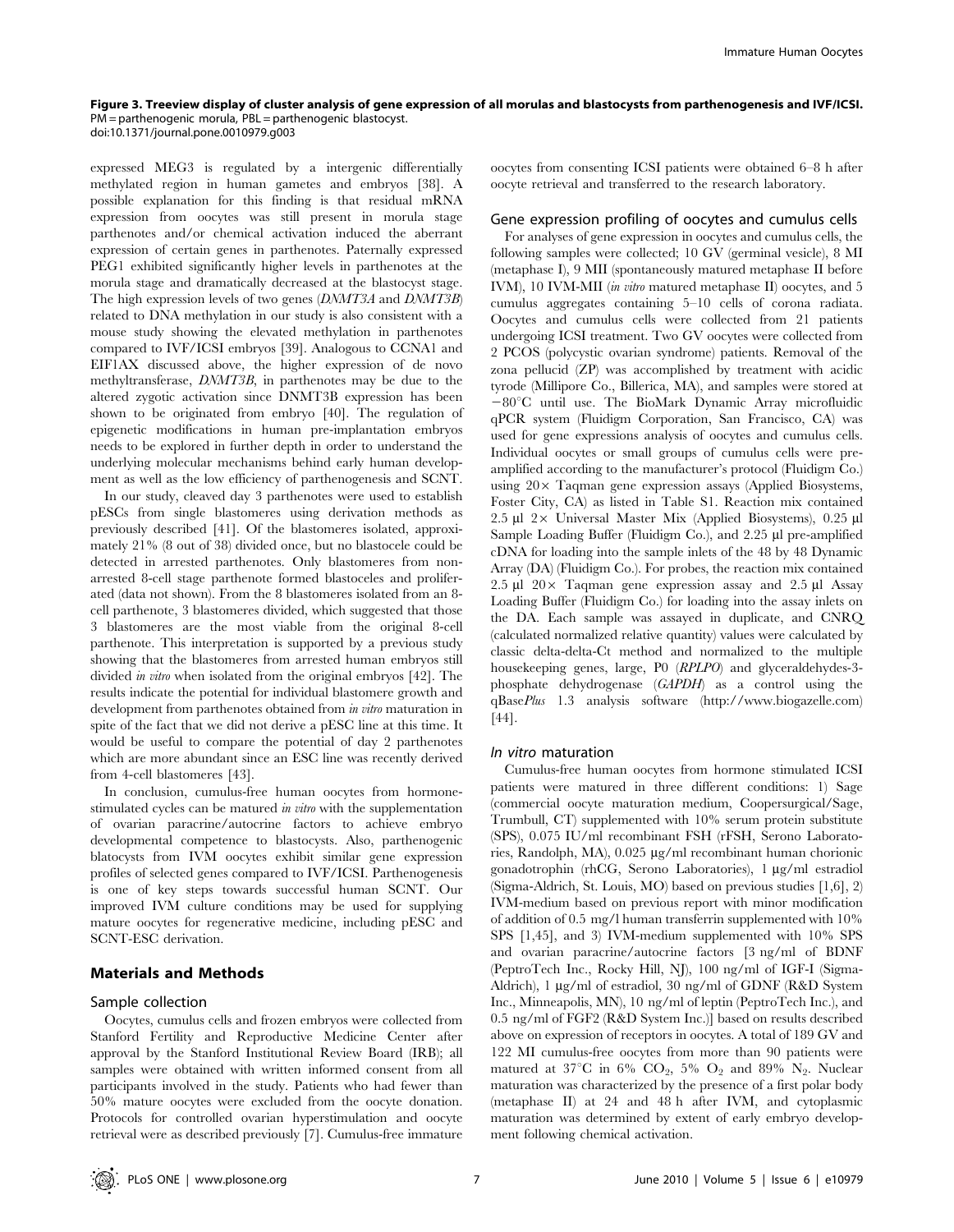

Figure 4. Gene expression of parthenogenic embryos. The average mRNA expression level of morulas (A) and blastocysts (B) from parthenogenesis and IVF/ICSI were displayed. Red color: Significantly differentially expressed. PM = parthenogenic morula, PBL = parthenogenic blastocyst.

doi:10.1371/journal.pone.0010979.g004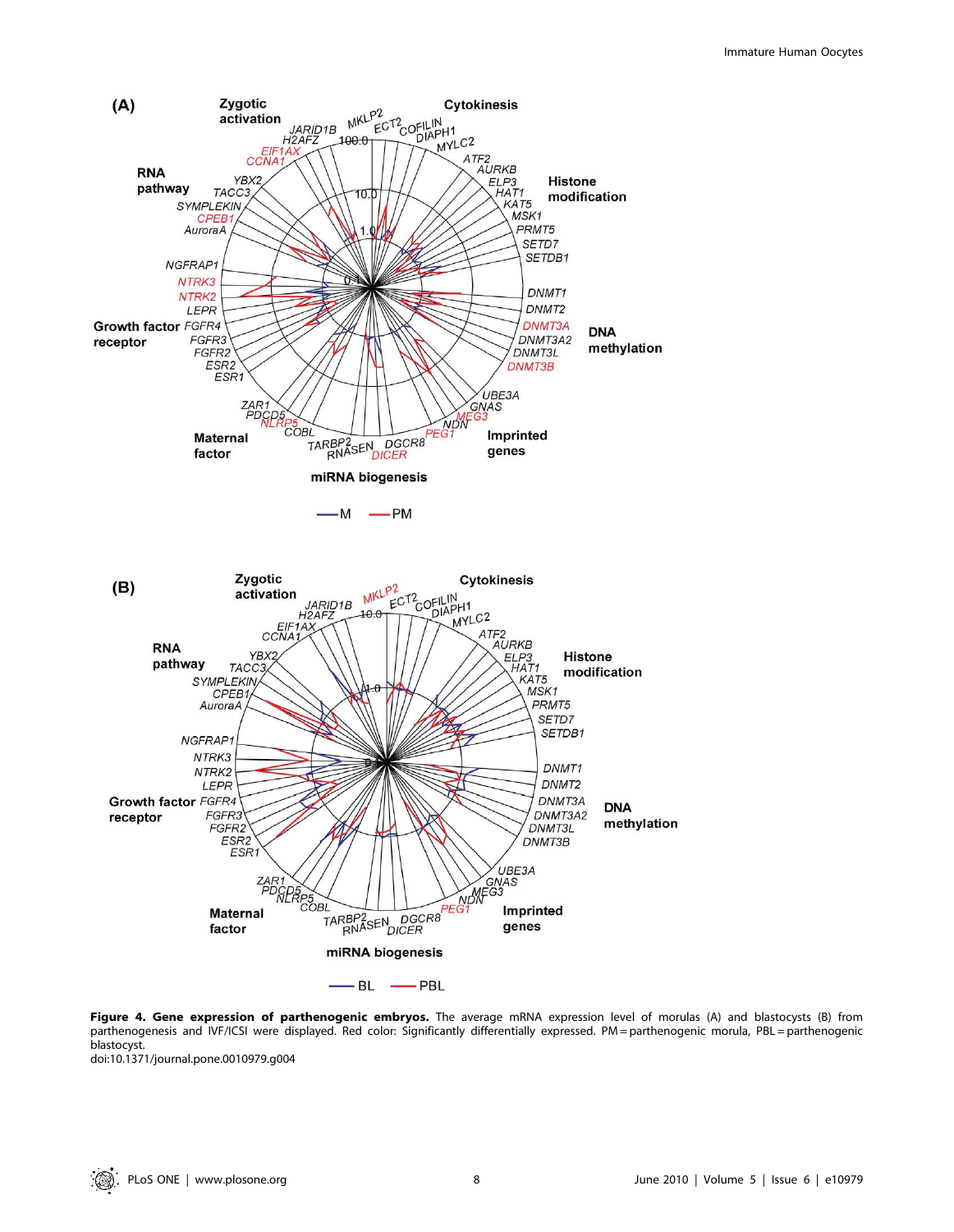# Functional assessment of maturation via parthenogenesis and embryo culture in vitro

Following *in vitro* maturation, oocytes at metaphase II with the presence of a first polar body were activated using  $10 \mu M$  calcium ionophore A23187 (Sigma-Aldrich) for 5 min followed by 2 mM DMAP (Sigma-Aldrich) for 4 h at 37 $\mathrm{^{\circ}C}$  in 6%  $\mathrm{CO}_2$ , 5%  $\mathrm{O}_2$  and 89% N2. Activated oocytes were subsequently cultured in biphasic culture medium, Quinn's Cleavage and Blastocyst media (Coopersurgical) supplemented with 10% SPS and growth factors [10 ng/ml of BDNF, 40 ng/ml of IGF-I, 5 ng/ml of EGF (R&D System Inc.), 2 ng/ml of GM-CSF (R&D System Inc.), 0.5 ng/ml FGF2, and 10 ng/ml of GDNF] at 37°C in 6% CO<sub>2</sub>, 5% O<sub>2</sub> and 89% N<sub>2</sub>. Embryo development was monitored via microscopy daily for 7 days.

# Gene expression profiling of parthenotes and IVF/ICSI embryos

For analyses of gene expression in embryos, cryopreserved day 3 embryos and day 6 blastocysts from 10 IVF/ICSI patients were thawed via an embryo thawing kit (Cooper Surgical) or a blastocyst thawing kit (Cooper Surgical), respectively, according to manufacturer's protocol. Eight morulas and seven blastocysts were harvested after culturing in Quinn's Blastocyst media supplemented with 10% SPS at 37°C in 6% CO<sub>2</sub>, 5% O<sub>2</sub> and  $89\%$  N<sub>2</sub>. Two parthenogenic morulas and three parthenogenic blastocysts were also collected on day 5 and 6 of in vitro culture, respectively. The Taqman gene expression assays were as listed (Table S2). CNRQ values were calculated by classic delta-delta-Ct method and normalized to the multiple housekeeping genes, cadherin-associated protein, beta 1(CTNNB1) and GAPDH using the qBasePlus 1.3 analysis software. CNRQ values were converted into a  $log<sub>2</sub>$  value, and imported into the clustering program, Cluster 3.0, and visualized by TreeView software (http://rana.lbl. gov).

#### Statistical analysis

Oocyte maturation and embryo development data were entered into a two-by-two contingency table, and Fisher's exact test was used to generate P-values in Prism version 5.02 for windows (GraphPad Software, Inc.). Gene expression data (CNRQ) of oocytes and cumulus cells were analyzed by one-way ANOVA with Bonferroni post test in Prism version 5.02. Gene expression data of embryos were analyzed by one-way ANOVA in  $JMP^{\circledR}$ software (SAS Institute, Cary, NC). Significant differences between experimental groups were noted when the comparison-wise Pvalue was less than 0.05.

## References

- 1. Chian RC, Tan SL (2002) Maturational and developmental competence of cumulus-free immature human oocytes derived from stimulated and intracytoplasmic sperm injection cycles. Reprod Biomed Online 5: 125–132.
- 2. McElroy SL, Kee K, Tran N, Menses J, Giudice LC, et al. (2008) Developmental competence of immature and failed/abnormally fertilized human oocytes in nuclear transfer. Reprod Biomed Online 16: 684–693.
- 3. Edwards RG, Bavister BD, Steptoe PC (1969) Early stages of fertilization in vitro of human oocytes matured in vitro. Nature 221: 632–635.
- 4. Liu J, Lu G, Qian Y, Mao Y, Ding W (2003) Pregnancies and births achieved from in vitro matured oocytes retrieved from poor responders undergoing stimulation in in vitro fertilization cycles. Fertil Steril 80: 447–449.
- 5. Friden B, Hreinsson J, Hovatta O (2005) Birth of a healthy infant after in vitro oocyte maturation and ICSI in a woman with diminished ovarian response: case report. Hum Reprod 20: 2556–2558.
- 6. Heindryckx B, De Sutter P, Gerris J, Dhont M, Van der Elst J (2007) Embryo development after successful somatic cell nuclear transfer to in vitro matured human germinal vesicle oocytes. Hum Reprod 22: 1982–1990.
- 7. Shu Y, Gebhardt J, Watt J, Lyon J, Dasig D, et al. (2007) Fertilization, embryo development, and clinical outcome of immature oocytes from stimulated intracytoplasmic sperm injection cycles. Fertil Steril 87: 1022– 1027.

## Supporting Information

Figure S1 Expression data for ovarian paracrine/autocrine factors and their cognate receptors that were not subsequently used for supplementation in in vitro. (A) Paracrine/autocrine ligands, and (B) their cognate receptors. Values are the means of different stages of oocytes including GV ( $N = 10$ ), MI ( $N = 8$ ), MII  $(N = 9)$ , IVM-MII  $(N = 10)$  and cumulus cells  $(N = 5)$ . Error bars represent standard deviation (SD). CNRQ: calculated normalized relative quantity. \*: Not detected in all samples. a,b or c,d: Values were significantly different  $(P<0.05)$ .

Found at: doi:10.1371/journal.pone.0010979.s001 (0.94 MB TIF)

Figure S2 Development of parthenogenic embryos. Embryos on day 1 (A) and day 3 (B,C); blastocysts on day 6 (D) and day 7 (E). Cells were stained with Hoechst 33342 (F). The images were taken either under  $300 \times (A, B, E, F)$  or  $200 \times (C, D)$  magnification.

Found at: doi:10.1371/journal.pone.0010979.s002 (4.97 MB TIF)

Table S1 Taqman probe assay numbers for genes tested in oocytes and cumulus cells.

Found at: doi:10.1371/journal.pone.0010979.s003 (0.06 MB DOC)

Table S2 Taqman probe assay numbers for genes tested in embryos.

Found at: doi:10.1371/journal.pone.0010979.s004 (0.09 MB DOC)

#### Acknowledgments

We acknowledge all the study participants who kindly donated oocytes for research. We gratefully acknowledge Connie Wong and Vanessa Therese Angeles for experimental advice on gene expression study, Ha Nam Nyugen and Yimin Shu for their dedication to this project and technical support, and professor Ri-cheng Chian, McGill University, for the expert advice for the project. The authors also gratefully acknowledge Tasha Kalista Ladhardi who coordinates the Stanford RENEW (Regenerative medicine through the Ethical procurement of Nonviable or Excess cellular Waste) Biobank, and the embryologists in Stanford IVF clinics for their expertise, and members of the Reijo Pera laboratory for helpful comments and input.

## Author Contributions

Conceived and designed the experiments: SM JAB BB LMW AJH RARP. Performed the experiments: SM JAB SLC. Analyzed the data: SM JAB SLC AJH. Contributed reagents/materials/analysis tools: BB LMW AJH RARP. Wrote the paper: SM JAB SLC BB LMW AJH RARP.

- 8. Kimura N, Hoshino Y, Totsukawa K, Sato E (2007) Cellular and molecular events during oocyte maturation in mammals: molecules of cumulus-oocyte complex matrix and signalling pathways regulating meiotic progression. Soc Reprod Fertil Suppl 63: 327–342.
- 9. McNatty KP, Reader K, Smith P, Heath DA, Juengel JL (2007) Control of ovarian follicular development to the gonadotrophin-dependent phase: a 2006 perspective. Soc Reprod Fertil Suppl 64: 55–68.
- 10. Patsoula E, Loutradis D, Drakakis P, Kallianidis K, Bletsa R, et al. (2001) Expression of mRNA for the LH and FSH receptors in mouse oocytes and preimplantation embryos. Reproduction 121: 455–461.
- 11. Reeka N, Berg FD, Brucker C (1998) Presence of transforming growth factor alpha and epidermal growth factor in human ovarian tissue and follicular fluid. Hum Reprod 13: 2199–2205.
- 12. Zimmermann BG, Grill S, Holzgreve W, Zhong XY, Jackson LG, et al. (2008) Digital PCR: a powerful new tool for noninvasive prenatal diagnosis? Prenat Diagn 28: 1087–1093.
- 13. Surani MA, Barton SC, Norris ML (1984) Development of reconstituted mouse eggs suggests imprinting of the genome during gametogenesis. Nature 308: 548–550.
- 14. Gomez E, Gutierrez-Adan A, Diez C, Bermejo-Alvarez P, Munoz M, et al. (2009) Biological differences between in vitro produced bovine embryos and parthenotes. Reproduction 137: 285–295.